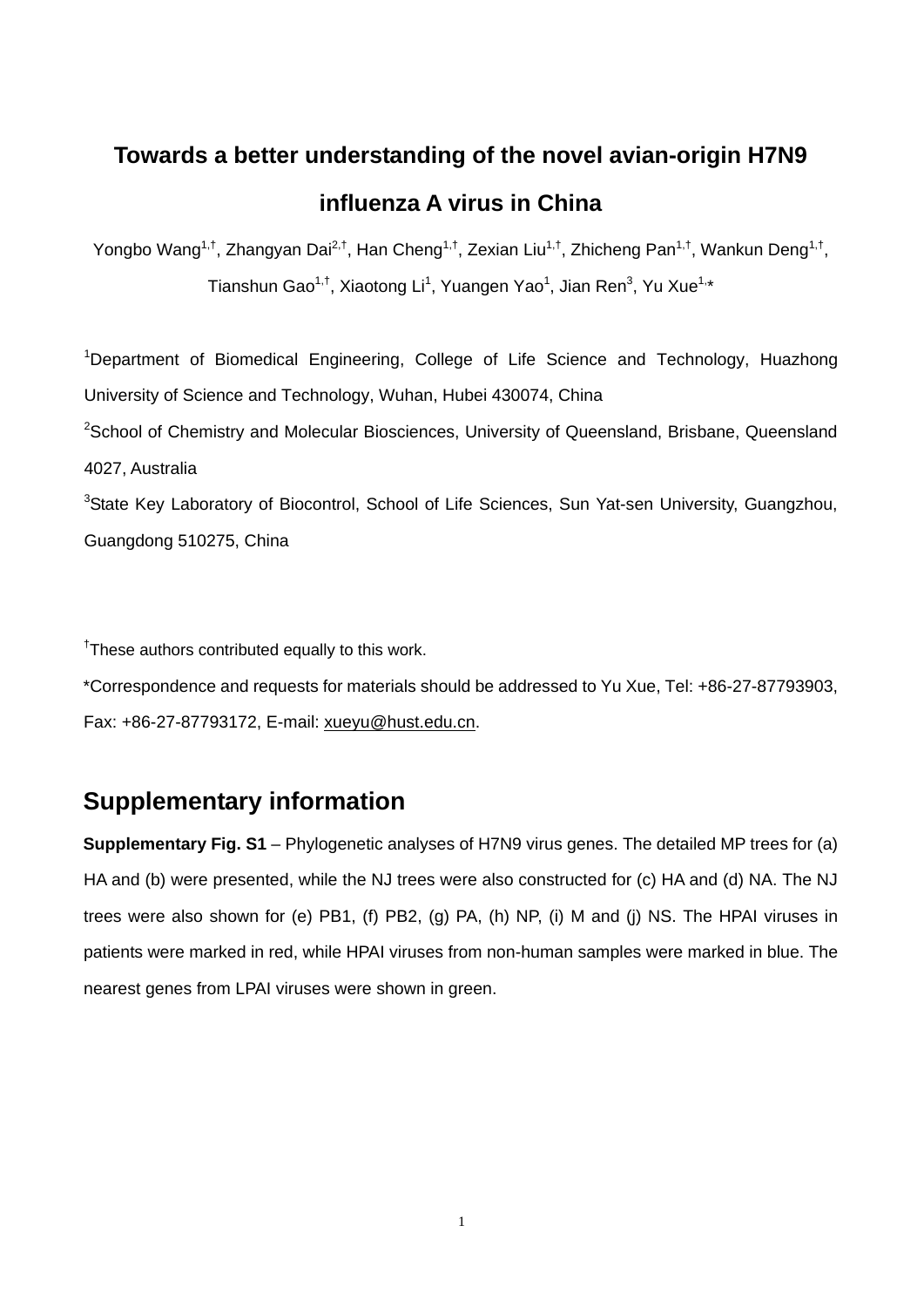#### **Supplementary Figure 1a**

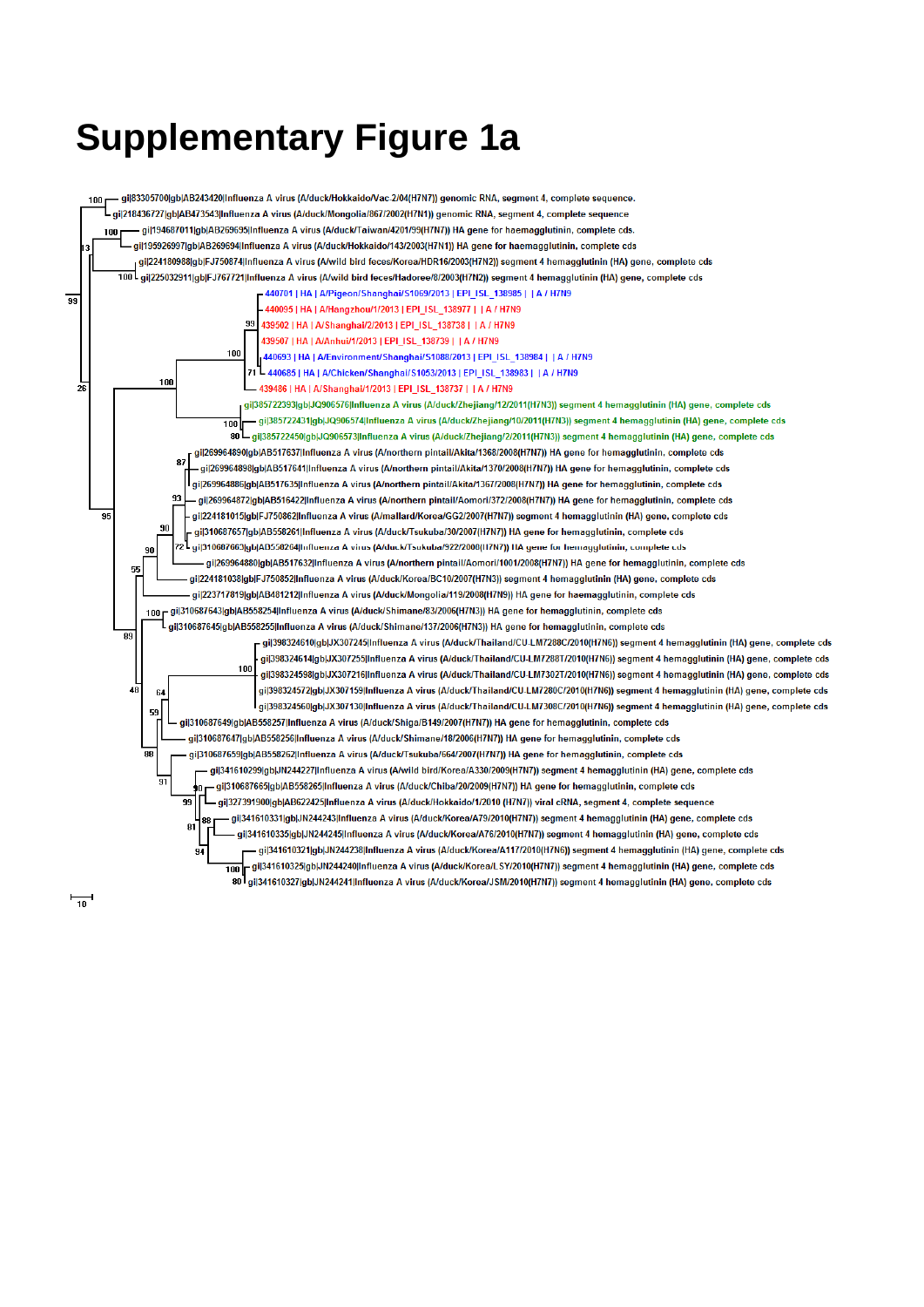# **Supplementary Figure 1b**

| gil223717821 gb AB481213 Influenza A virus (A/duck/Mongolia/119/2008(H7N9)) NA gene for neuraminidase, complete cds<br>92                         |
|---------------------------------------------------------------------------------------------------------------------------------------------------|
| gij380867068 qb CY109684 Influenza A virus (A/duck/Hunan/1590/2007(H6N9)) neuraminidase (NA) gene, complete cds                                   |
| 440700   NA   A/Pigeon/Shanghai/S1069/2013   EPI ISL 138985     A / H7N9                                                                          |
| 97   439500   NA   A/Shanghai/2/2013   EPI_ISL_138738     A / H7N9                                                                                |
| 439509   NA   A/Anhui/1/2013   EPI ISL 138739     A / H7N9                                                                                        |
| 85<br>440096   NA   A/Hangzhou/1/2013   EPI ISL 138977     A / H7N9                                                                               |
| [440692   NA   A/Environment/Shanghai/S1088/2013   EPI ISL 138984     A / H7N9<br>100                                                             |
| 90 - 440684   NA   A/Chicken/Shanghai/S1053/2013   EPI_ISL_138983     A / H7N9<br>$\overline{90}$<br>99                                           |
| -439487   NA   A/Shanghai/1/2013   EPI ISL 138737     A / H7N9                                                                                    |
| gij388459890 gb JN244223 Influenza A virus (A/wild bird/Korea/A3/2011(H7N9)) segment 6 neuraminidase (NA) gene, partial cds                       |
| 51<br>gij329315463 gb JF789604 Influenza A virus (A/mallard/Czech Republic/13438-29K/2010(H11N9)) segment 6 neuraminidase (NA) gene, complete cds |
| gij301322559jgb HM849012 Influenza A virus (A/mallard/PT/26153/2007(H11N9)) segment 6 neuraminidase (NA) gene, complete cds                       |
| gij307141891 gb HQ244409 Influenza A virus (A/Anas crecca/Spain/1460/2008(H7N9)) segment 6 neuraminidase (NA) gene, complete cds                  |
| gi 238800977 gb GQ184333 Influenza A virus (A/Baikal teal/Hongze/14/2005(H11N9)) segment 6 neuraminidase (NA) gene, complete cds<br>54            |
| gi 157012325 gb CY025199 Influenza A virus (A/sharp-tailed sandpiper/Australia/6/2004(H11N9)) segment 6, complete sequence                        |
| gil167859230 gb CY029883 Influenza A virus (A/sharp-tailed sandpiper/Australia/10/2004(H11N9)) segment 6, complete sequence                       |
| gi 238809457 gb AB472034 Influenza A virus (A/duck/Tsukuba/164/2005(H11N9)) NA gene for neuraminidase, complete cds, segment 6<br>66              |
| gil238809459 gb AB472035 Influenza A virus (A/duck/Tsukuba/239/2005(H11N9)) NA gene for neuraminidase, complete cds, segment 6                    |
| gil238809463 gb AB472037 Influenza A virus (A/duck/Chiba/11/2006(H11N9)) NA gene for neuraminidase, complete cds, segment 6                       |
| l þoo<br>gil238809465 gb AB472038 Influenza A virus (A/duck/Chiba/21/2006(H11N9)) NA gene for neuraminidase, complete cds, segment 6<br>995       |
| gil238809461 gb AB472036 Influenza A virus (A/duck/Chiba/7/2006(H11N9)) NA gene for neuraminidase, complete cds, segment 6                        |
| 68<br>gi 238809455 gb AB472033 Influenza A virus (A/duck/Tsukuba/441/2005(H11N9)) NA gene for neuraminidase, complete cds, segment 6              |
| gi 134026373 gb AB298284 Influenza A virus (A/duck/Hokkaido/W245/2004(H11N9)) NA gene for neuraminidase, complete cds.                            |
| - gi 159156245 gb EU263337 Influenza A virus (A/shorebird/Korea/S8/2006(H11N9)) neuraminidase (NA) mRNA, complete cds                             |
| gi 269964870 gb AB516421 Influenza A virus (A/northern pintail/Aomori/1192/2008(H5N9)) NA gene for neuraminidase, complete cds                    |
| 72<br>– gi 327442250 gb AB593465 Influenza A virus (A/duck/Vietnam/G30/2008(H11N9)) viral cRNA, segment 6, complete sequence                      |
| 100<br>gi 327442269 gb AB593473 Influenza A virus (A/duck/Vietnam/G32/2008(H11N9)) viral cRNA, segment 6, complete sequence                       |
| gi 407731704 gb JX679164 Influenza A virus (A/wild duck/Korea/SH20-27/2008(H7N9)) segment 6 neuraminidase (NA) gene, complete cds<br>83           |
| gil449015303 gb AB781663 Influenza A virus (A/duck/Vietnam/G17-1/2011(H11N9)) NA gene for neuraminidase, complete cds<br>98                       |
| 98<br>gil466861918 gb AB807771 Influenza A virus (A/duck/Vietnam/LBM81/2012(H11N9)) viral cRNA, segment 6, complete sequence                      |
| 10                                                                                                                                                |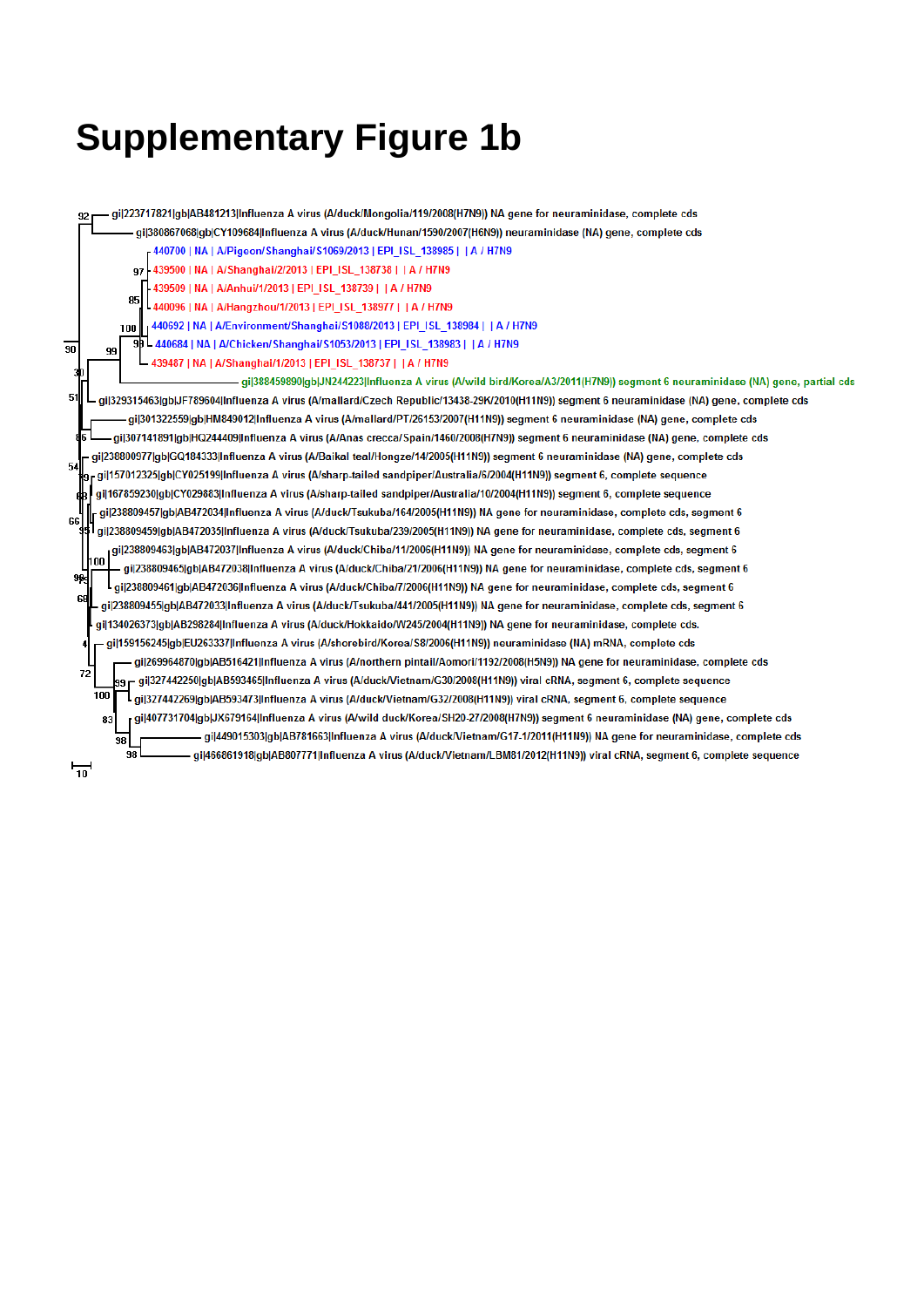## **Supplementary Figure 1c**

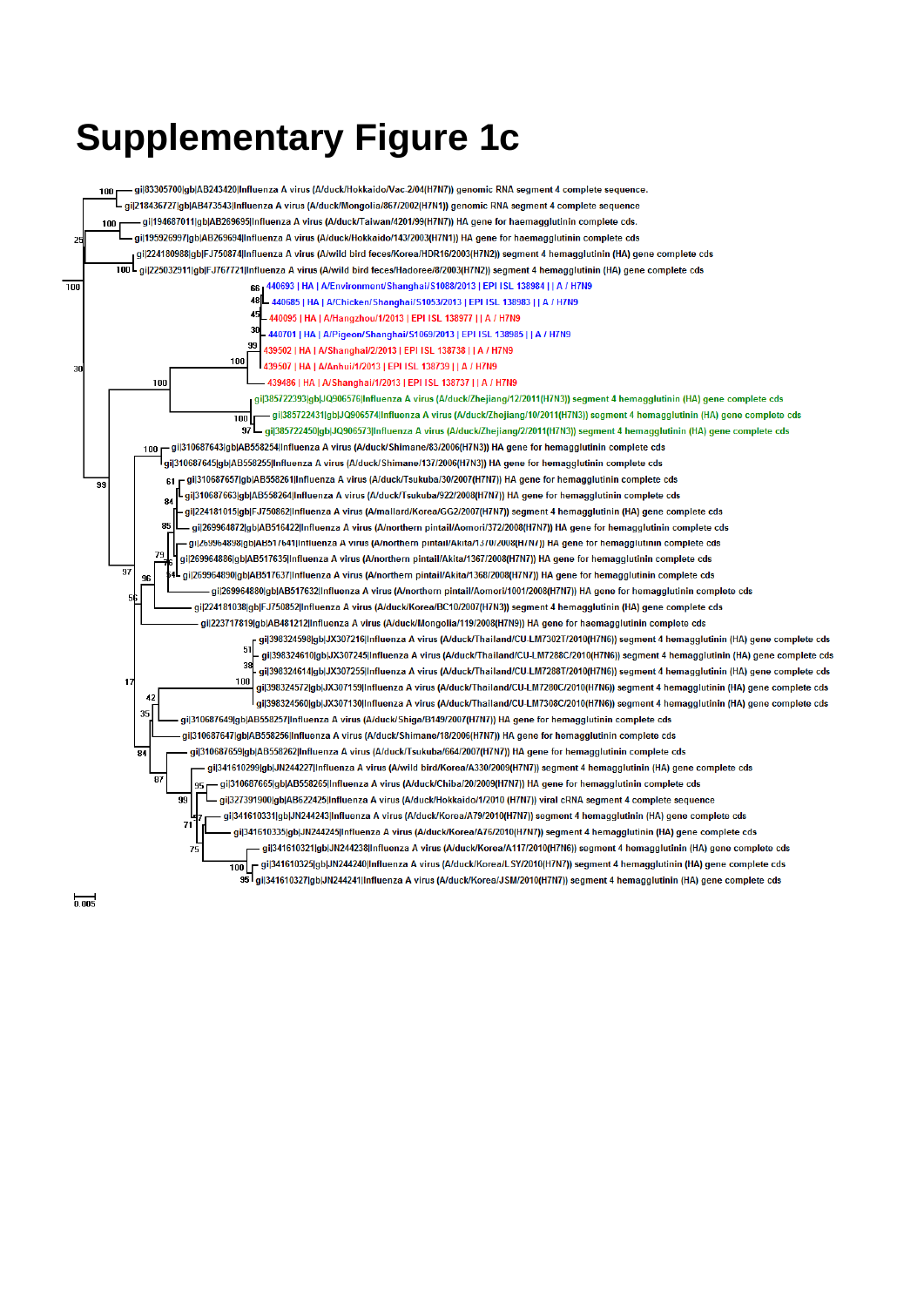#### **Supplementary Figure 1d**

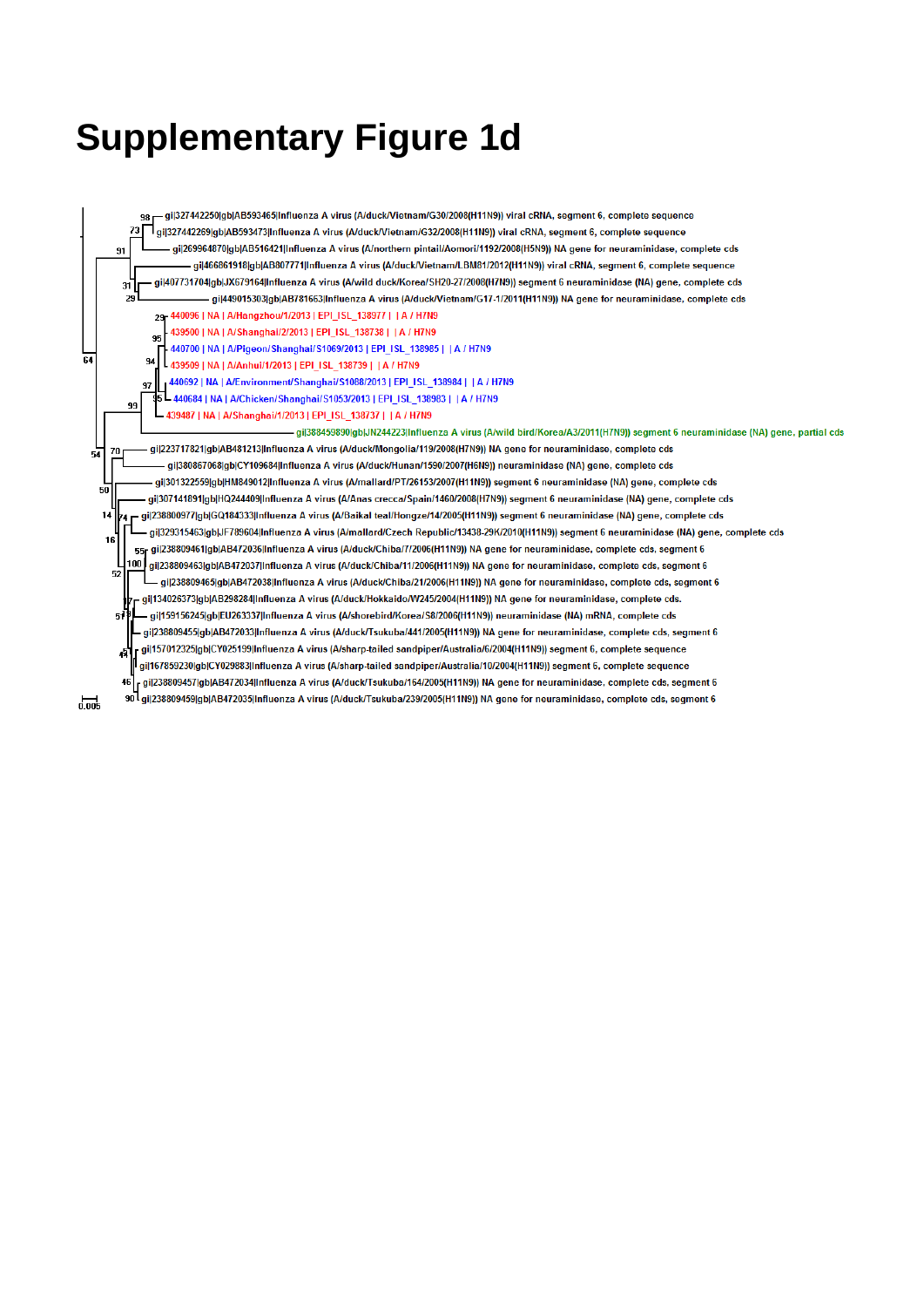#### **Supplementary Figure 1e**

.<br>gi|302176728|gb|HM998912|Influenza A virus (A/swine/Taizhou/5/2008(H9N2)) segment 2 polymerase PB1 (PB1) and PB1-F2 protein (PB1-F2) genes complete cds 84 .<br>gij302176747|gb|HM998920|Influenza A virus (A/swine/Yangzhou/1/2008(H9N2)) segment 2 polymerase PB1 (PB1) and PB1-F2 protein (PB1-F2) genes complete cds gij332640039|gb|JF906204|Influenza A virus (A/chicken/China/AH-10-01/2010(H9N2)) segment 2 polymerase PB1 (PB1) and PB1-F2 protein (PB1-F2) genes complete cds – gil373503263lqblJQ356889llnfluenza A virus (A/chicken/Zhejianq/611/2011(H9N2)) segment 2 polymerase PB1 (PB1) and PB1-F2 protein (PB1-F2) genes complete cds gi|356471825|gb|JN869522|Influenza A virus (A/chicken/Zhejiang/Q1D4/2010(H9N2)) segment 2 polymerase PB1 (PB1) gene complete cds  $\overline{99}$ - gil339782196lgblJN222386llnfluenza A virus (A/canine/Guangxi/1/2011(H9N2)) segment 2 polymerase PB1 (PB1) and PB1-F2 protein (PB1-F2) genes complete cds  $100<sub>1</sub>$ gij388570981|gb|JQ228395|Influenza A virus (A/equine/Guangxi/3/2011(H9N2)) segment 2 polymerase PB1 (PB1) and PB1-F2 protein (PB1-F2) genes complete cds gil356471809lgblJN869529lInfluenza A virus (A/chicken/Jiangsu/Q3/2010(H9N2)) segment 2 polymerase PB1 (PB1) gene complete cds gij399226650|gb|JX312548|Influenza A virus (A/chicken/Anhui/HF/2010(H9N2)) segment 2 polymerase PB1 (PB1) and PB1-F2 protein (PB1-F2) genes complete cds  $\overline{4}$ ail359341124lablJQ041392lInfluenza A virus (A/chicken/Hebei/1102/2010(H5N2)) seament 2 polymerase PB1 (PB1) gene complete cds 440699 | PB1 | A/Pigeon/Shanghai/S1069/2013 | EPI ISL 138985 | | A / H7N9  $\overline{100}$ gi|442796578|gb|KC417065|Influenza A virus (A/chicken/Shanghai/C2/2012(H9N2)) segment 2 polymerase PB1 (PB1) and PB1-F2 protein (PB1-F2) genes complete cds gi|328943141|gb|JF795100|Influenza A virus (A/chicken/Shandong/KD/2009(H9N2)) segment 2 polymerase PB1 (PB1) gene complete cds . gi|356471859|gb|JN869544|Influenza A virus (A/chicken/Guangdong/ZCY/2011(H9N2)) segment 2 polymerase PB1 (PB1) gene complete cds 95 gi|356471877|gb|JN869536|Influenza A virus (A/chicken/Guangdong/ZHJ/2011(H9N2)) segment 2 polymerase PB1 (PB1) gene complete cds 440691 | PB1 | A/Environment/Shanghai/S1088/2013 | EPI ISL 138984 | | A / H7N9 439501 | PB1 | A/Shanghai/2/2013 | EPI ISL 138738 | | A / H7N9 60 441600 | PB1 | A/Hangzhou/1/2013 | EPI ISL 138977 | | A / H7N9 93 440683 | PB1 | A/Chicken/Shanghai/S1053/2013 | EPI ISL 138983 | | A / H7N9 99 12 439508 | PB1 | A/Anhui/1/2013 | EPI ISL 138739 | | A / H7N9 439489 | PB1 | A/Shanghai/1/2013 | EPI ISL 138737 | | A / H7N9 gi|445069066|gb|KC464596|Influenza A virus (A/brambling/Beijing/16/2012(H9N2)) segment 2 polymerase PB1 (PB1) gene complete cds ail328943131labLJE795060llnfluenza A virus (A/chicken/Shandong/02/2010(H9N2)) segment 2 polymerase PB1 (PB1) gene complete cds. gi|328943137|gb|JF795084|Influenza A virus (A/chicken/Shandong/BD/2010(H9N2)) segment 2 polymerase PB1 (PB1) gene complete cds 95 14 . gi|328943139|gb|JF795092|Influenza A virus (A/chicken/Shandong/H/2009(H9N2)) segment 2 polymerase PB1 (PB1) gene complete cds 99 gi|218931627|gb|FJ581435|Influenza A virus (A/chicken/Zhejiang/HJ/2007(H9N2)) segment 2 polymerase PB1 (PB1) and PB1-F2 protein (PB1-F2) genes complete cds . gi|328943133|gb|JF795068|Influenza A virus (A/chicken/Shandong/03/2010(H9N2)) segment 2 polymerase PB1 (PB1) gene complete cds gij474454963|gb|KC768058|Influenza A virus (A/duck/Shanghai/C163/2009(H9N2)) segment 2 polymerase PB1 (PB1) and PB1-F2 protein (PB1-F2) genes complete cds  $\overline{1}$ gil474454966lgblKC768059lInfluenza A virus (A/duck/Shanghai/C164/2009(H9N2)) segment 2 polymerase PB1 (PB1) and PB1-F2 protein (PB1-F2) genes complete cds gij373503282|gb|JQ356888|Influenza A virus (A/chicken/Zhejiang/607/2011(H9N2)) segment 2 polymerase PB1 (PB1) and PB1-F2 protein (PB1-F2) genes complete cds gi|442796581|gb|KC417066|Influenza A virus (A/chicken/Shanghai/C3/2012(H9N2)) segment 2 polymerase PB1 (PB1) and PB1-F2 protein (PB1-F2) genes complete cds – gi|373503301|gb|JQ356887|Influenza A virus (A/chicken/Zhejiang/329/2011(H9N2)) segment 2 polymerase PB1 (PB1) and PB1-F2 protein (PB1-F2) genes complete cds – gi|442796575|gb|KC417064|Influenza A virus (A/chicken/Shanghai/C1/2012(H9N2)) segment 2 polymerase PB1 (PB1) and PB1-F2 protein (PB1-F2) genes complete cds  $\overline{0.01}$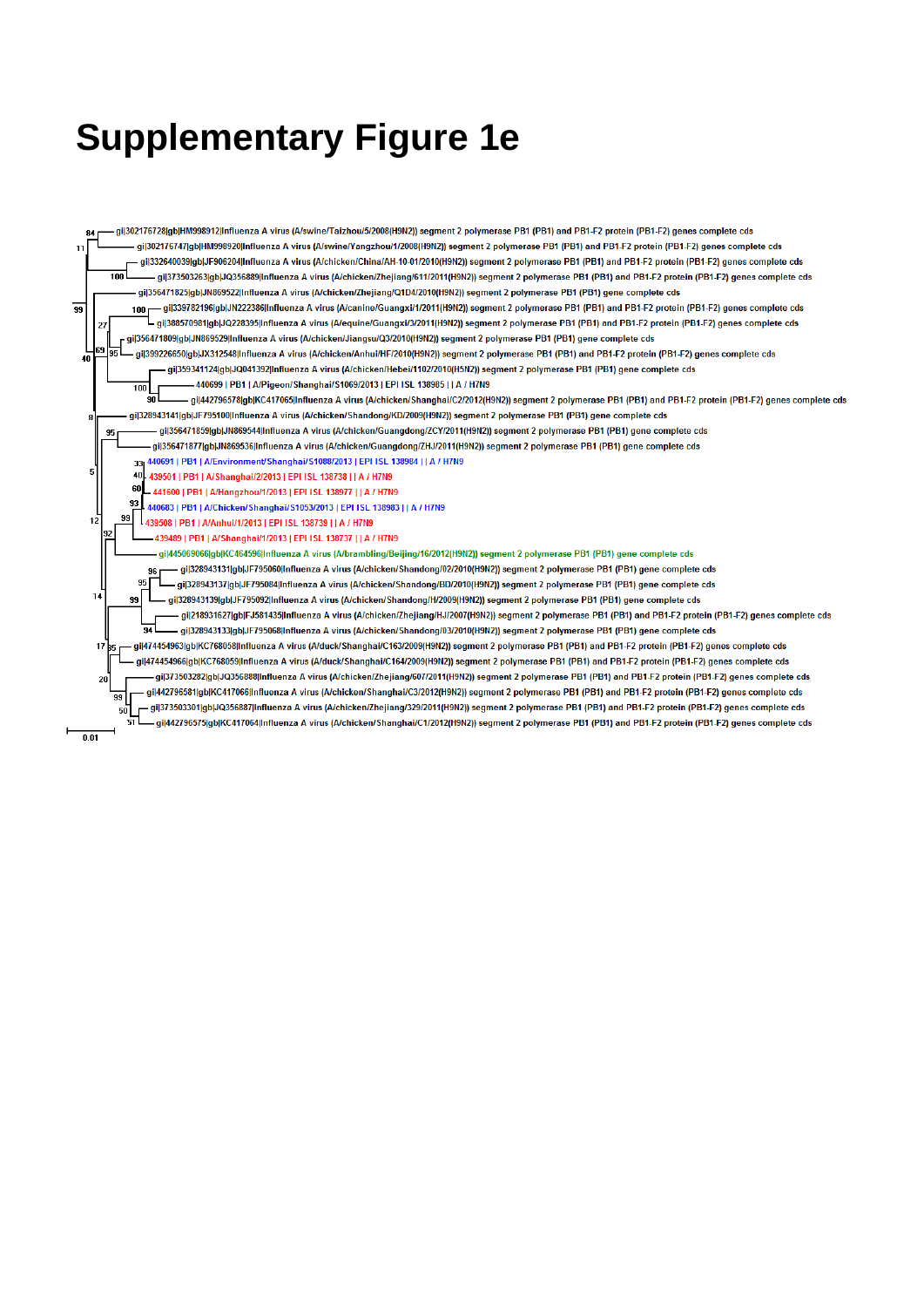#### **Supplementary Figure 1f**



 $\frac{1}{0.005}$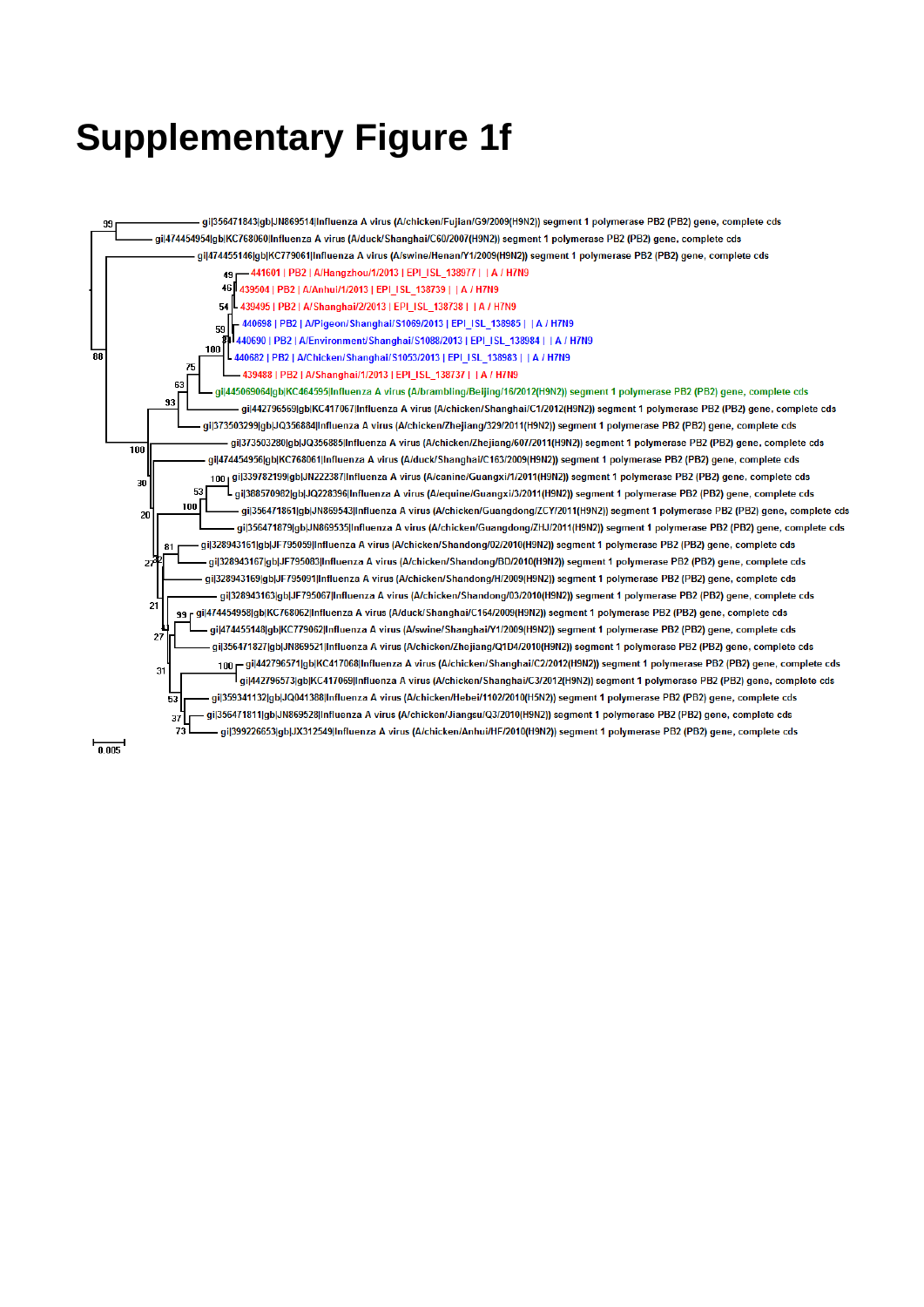## **Supplementary Figure 1g**

.<br>gi|302176731|gb|HM998913|Influenza A virus (A/swine/Taizhou/5/2008(H9N2)) segment 3 polymerase PA (PA) gene, complete cds gi|328943111|gb|JF795101|Influenza A virus (A/chicken/Shandong/KD/2009(H9N2)) segment 3 polymerase PA (PA) gene, complete cds gij328943101|gb|JF795061|Influenza A virus (A/chicken/Shandong/02/2010(H9N2)) segment 3 polymerase PA (PA) gene, complete cds  $2^{\mathsf{p}}$ Бg gij328943109jgbjJF795093jInfluenza A virus (A/chicken/Shandong/H/2009(H9N2)) segment 3 polymerase PA (PA) gene, complete cds 58 gij328943103|qb|JF795069|Influenza A virus (A/chicken/Shandong/03/2010(H9N2)) segment 3 polymerase PA (PA) gene, complete cds 40 gij328943107|gb|JF795085|Influenza A virus (A/chicken/Shandong/BD/2010(H9N2)) segment 3 polymerase PA (PA) gene, complete cds ggr gij339782182jgbjJN222380jInfluenza A virus (A/canine/Guangxi/1/2011(H9N2)) segment 3 polymerase PA (PA) gene, complete cds  $\overline{3}$ . gi|369828690|qb|JQ228397|Influenza A virus (A/equine/Guangxi/3/2011(H9N2)) segment 3 polymerase PA (PA) gene, complete cds  $\overline{a}$ gij399226648|gb|JX312547|Influenza A virus (A/chicken/Anhui/HF/2010(H9N2)) segment 3 polymerase PA (PA) gene, complete cds  $\overline{50}$ gij356471807|gb|JN869530|Influenza A virus (A/chicken/Jiangsu/Q3/2010(H9N2)) segment 3 polymerase PA (PA) gene, complete cds вō gij359341116|gb|JQ041396|Influenza A virus (A/chicken/Hebei/1102/2010(H5N2)) segment 3 polymerase PA (PA) gene, complete cds gij356471823jgbjJN869523jlnfluenza A virus (A/chicken/Zhejiang/Q1D4/2010(H9N2)) segment 3 polymerase PA (PA) gene, complete cds gij373503259jgbjJQ356883jlnfluenza A virus (A/chicken/Zhejiang/611/2011(H9N2)) segment 3 polymerase PA (PA) gene, complete cds gi|356471857|gb|JN869545|Influenza A virus (A/chicken/Guangdong/ZCY/2011(H9N2)) segment 3 polymerase PA (PA) gene, complete cds 9 99 gi|356471875|gb|JN869537|Influenza A virus (A/chicken/Guangdong/ZHJ/2011(H9N2)) segment 3 polymerase PA (PA) gene, complete cds gg gij442796586jgbjKC417062jInfluenza A virus (A/chicken/Shanghai/C2/2012(H9N2)) segment 3 polymerase PA (PA) gene, complete cds 10 L gi|442796588|gb|KC417063|Influenza A virus (A/chicken/Shanghai/C3/2012(H9N2)) segment 3 polymerase PA (PA) gene, complete cds gij373503278|gb|JQ356882|Influenza A virus (A/chicken/Zhejiang/607/2011(H9N2)) segment 3 polymerase PA (PA) gene, complete cds 98 gi|442796584|gb|KC417061|Influenza A virus (A/chicken/Shanghai/C1/2012(H9N2)) segment 3 polymerase PA (PA) gene, complete cds gi|445069068|gb|KC464597|Influenza A virus (A/brambling/Beijing/16/2012(H9N2)) segment 3 polymerase PA (PA) gene, complete cds ត្ 89 | PA | A/Environment/Shanghai/S1088/2013 | EPI\_ISL\_138984 | | A / H7N9 99 VShanghai/1/2013 | EPI ISL 138737 | | A / H7N9  $\overline{98}$ A/Pigeon/Shanghai/S1069/2013 | EPI\_ISL\_138985 | | A / H7N9 71 441599 | PA | A/Hangzhou/1/2013 | EPI\_ISL\_138977 | | A / H7N9 60 440681 | PA | A/Chicken/Shanghai/S1053/2013 | EPI\_ISL\_138983 | | A / H7N9 76 439503 | PA | A/Anhui/1/2013 | EPI ISL 138739 | | A / H7N9 52 439498 | PA | A/Shanghai/2/2013 | EPI\_ISL\_138738 | | A / H7N9

 $\frac{}{0.005}$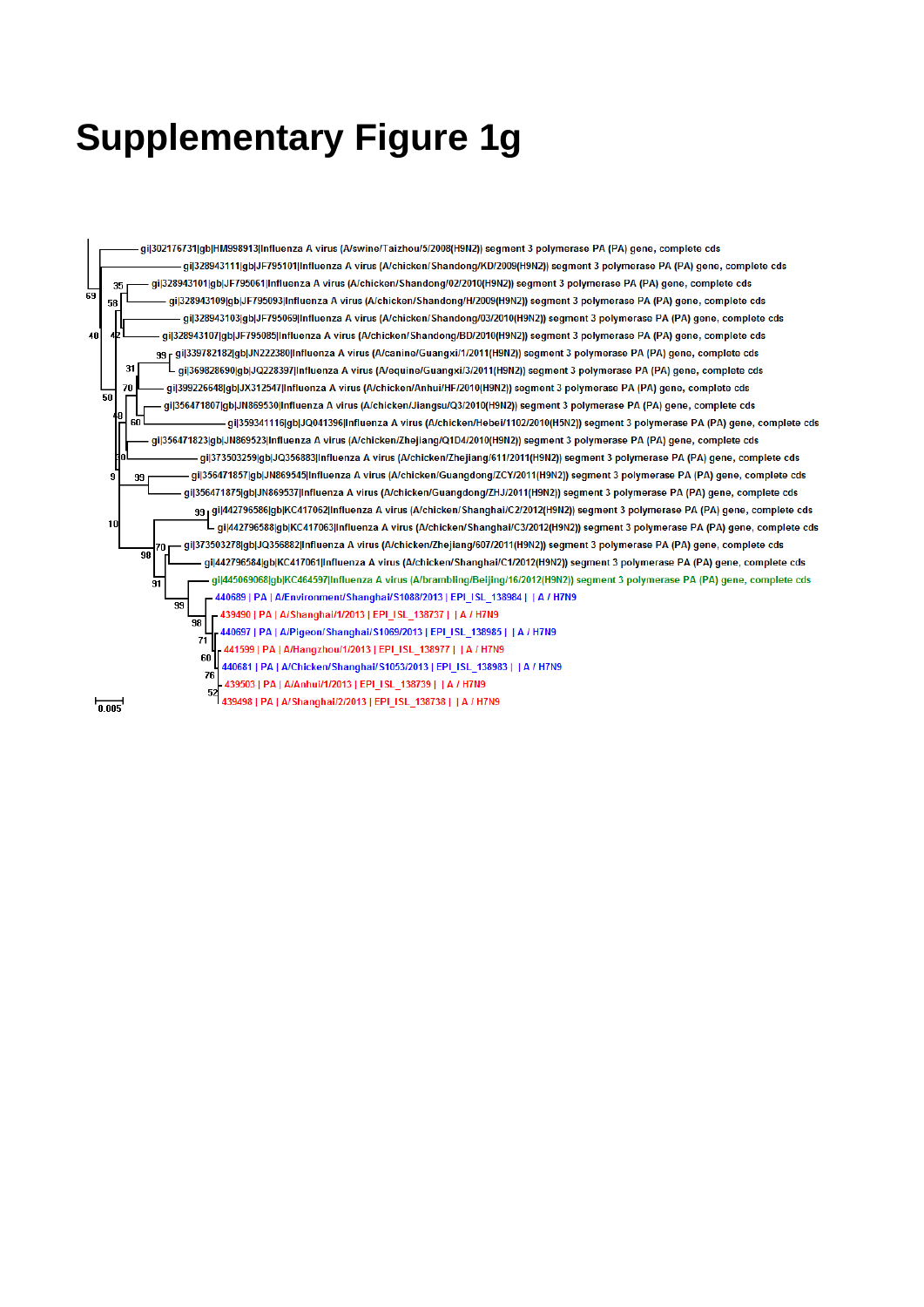### **Supplementary Figure 1h**

.<br>- gi|328943057|gb|JF795103|Influenza A virus (A/chicken/Shandong/KD/2009(H9N2)) segment 5 nucleocapsid protein (NP) gene complete cds gij302176735|gb|HM998915|Influenza A virus (A/swine/Taizhou/5/2008(H9N2)) segment 5 nucleocapsid protein (NP) gene complete cds .<br>– gi|445069072|gb|KC464599|Influenza A virus (A/brambling/Beijing/16/2012(H9N2)) segment 5 nucleocapsid protein (NP) gene complete cds gi|474454991|gb|KC768050|Influenza A virus (A/duck/Shanghai/C164/2009(H9N2)) segment 5 nucleocapsid protein (NP) gene complete cds  $69$ gi|474455168|gb|KC779053|Influenza A virus (A/swine/Henan/Y1/2009(H9N2)) segment 5 nucleocapsid protein (NP) gene complete cds  $42$ gi|328943049|gb|JF795071|Influenza A virus (A/chicken/Shandong/03/2010(H9N2)) segment 5 nucleocapsid protein (NP) gene complete cds - gil328943053|gblJF795087|Influenza A virus (A/chicken/Shandong/BD/2010(H9N2)) segment 5 nucleocapsid protein (NP) gene complete cds gi|356471855|gb|JN869547|Influenza A virus (A/chicken/Guangdong/ZCY/2011(H9N2)) segment 5 nucleocapsid protein (NP) gene complete cds gi|356471873|gb|JN869539|Influenza A virus (A/chicken/Guangdong/ZHJ/2011(H9N2)) segment 5 nucleocapsid protein (NP) gene complete cds – gil442796599lgb|KC417055|Influenza A virus (A/chicken/Shanghai/C1/2012(H9N2)) segment 5 nucleocapsid protein (NP) gene complete cds 62 gi|442796603|gb|KC417057|Influenza A virus (A/chicken/Shanghai/C3/2012(H9N2)) segment 5 nucleocapsid protein (NP) gene complete cds 439491 | NP | A/Shanghai/1/2013 | EPI ISL 138737 | | A / H7N9 .<br><sub>1</sub>gi|356471821|gb|JN869524|Influenza A virus (A/chicken/Zhejiang/Q1D4/2010(H9N2)) segment 5 nucleocapsid protein (NP) gene complete cds .<br>gi|359341100|gb|JQ041404|Influenza A virus (A/chicken/Hebei/1102/2010(H5N2)) segment 5 nucleocapsid protein (NP) gene complete cds .<br>gi|474454989|gb|KC768049|Influenza A virus (A/duck/Shanghai/C163/2009(H9N2)) segment 5 nucleocapsid protein (NP) gene complete cds gij373503257|gb|JQ356880|Influenza A virus (A/chicken/Zhejiang/611/2011(H9N2)) segment 5 nucleocapsid protein (NP) gene complete cds 36 gi|399226643|gb|JX312545|Influenza A virus (A/chicken/Anhui/HF/2010(H9N2)) segment 5 nucleocapsid protein (NP) gene complete cds 65 .<br>.gi|356471805|gb|JN869531|Influenza A virus (A/chicken/Jiangsu/Q3/2010(H9N2)) segment 5 nucleocapsid protein (NP) gene complete cds – gi|373503295|gb|JQ356878|Influenza A virus (A/chicken/Zhejiang/329/2011(H9N2)) segment 5 nucleocapsid protein (NP) gene complete cds 440694 | NP | A/Pigeon/Shanghai/S1069/2013 | EPI ISL 138985 | | A / H7N9  $\overline{2}$ 440686 | NP | A/Environment/Shanghai/S1088/2013 | EPI ISL 138984 | | A / H7N9 440678 | NP | A/Chicken/Shanghai/S1053/2013 | EPI ISL 138983 | | A / H7N9 441000 | NP | A/Hangzhou/1/2013 | EPI ISL 138977 | | A / H7N9 og 439505 | NP | A/Anhui/1/2013 | EPI ISL 138739 | | A / H7N9 439496 | NP | A/Shanghai/2/2013 | EPI ISL 138738 | | A / H7N9  $0.005$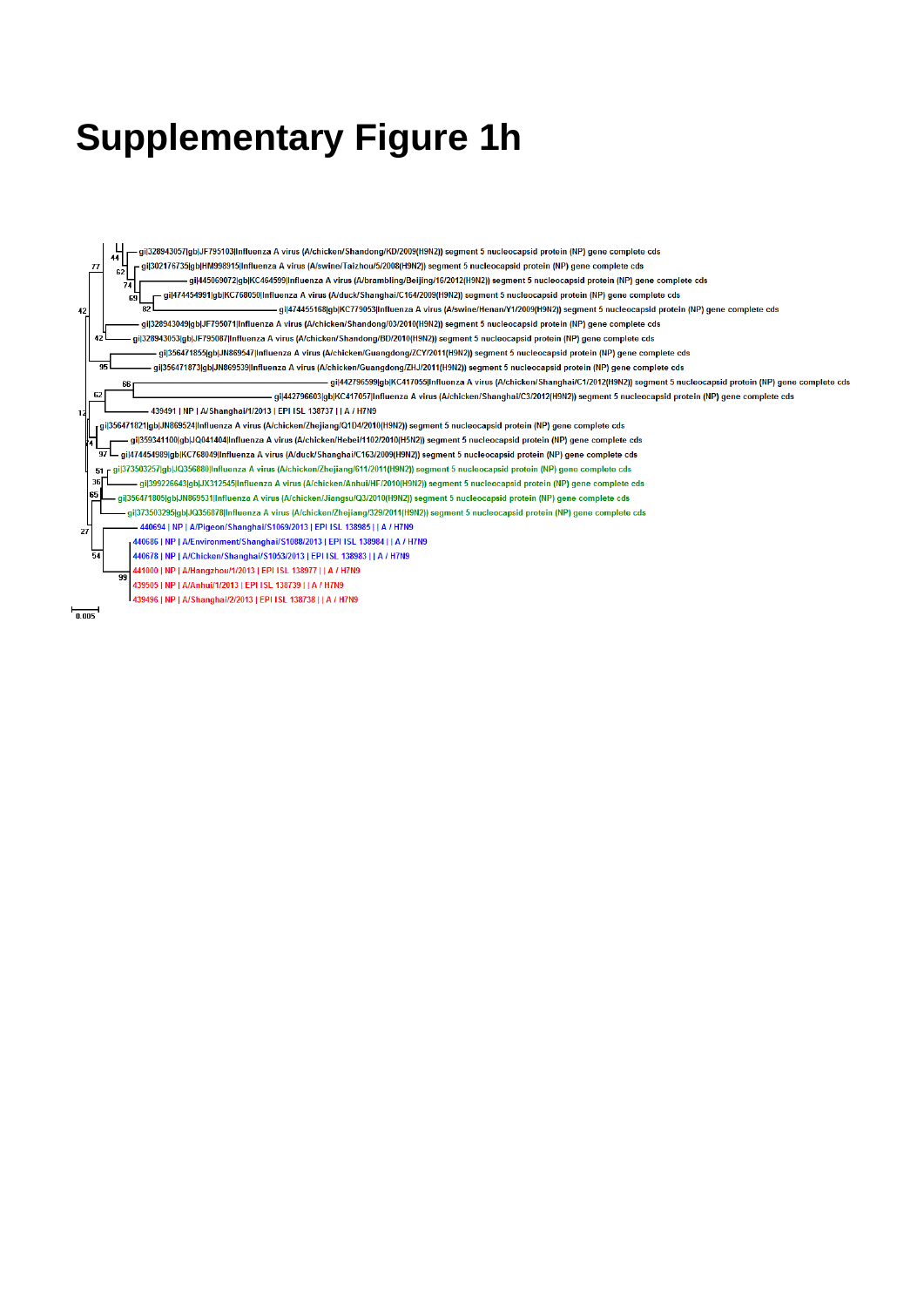#### **Supplementary Figure 1i**

gi|356471850|gb|JN869549|Influenza A virus (A/chicken/Guangdong/ZCY/2011(H9N2)) segment 7 matrix protein 2 (M2) and matrix protein 1 (M1) genes, complete cds 87 .<br>- gi|356471868|gb|JN869541|Influenza A virus (A/chicken/Guangdong/ZHJ/2011(H9N2)) segment 7 matrix protein 2 (M2) and matrix protein 1 (M1) genes, complete cds .<br>gi|328942993|gb|JF795097|Influenza A virus (A/chicken/Shandong/H/2009(H9N2)) segment 7 matrix protein 2 (M2) and matrix protein 1 (M1) genes, complete cds ail474455002lablKC768043llnfluenza A virus (A/duck/Shanghai/C163/2009/H9N2)) segment 7 matrix protein 2 (M2) and matrix protein 1 (M1) genes, complete cds gi|474455179|gb|KC779050|Influenza A virus (A/swine/Shanghai/Y1/2009(H9N2)) segment 7 matrix protein 2 (M2) and matrix protein 1 (M1) genes, complete cds ail328942981labIJF795065lInfluenza A virus (A/chicken/Shandong/02/2010(H9N2)) segment 7 matrix protein 2 (M2) and matrix protein 1 (M1) genes, complete cds .<br>gi|356471816|gb|JN869526|Influenza A virus (A/chicken/Zhejiang/Q1D4/2010(H9N2)) segment 7 matrix protein 2 (M2) and matrix protein 1 (M1) genes, complete cds  $\overline{11}$ qi|474455005|qb|KC768044|Influenza A virus (A/duck/Shanghai/C164/2009(H9N2)) segment 7 matrix protein 2 (M2) and matrix protein 1 (M1) genes, complete cds 17 gi|328942990|gb|JF795089|Influenza A virus (A/chicken/Shandong/BD/2010(H9N2)) segment 7 matrix protein 2 (M2) and matrix protein 1 (M1) genes, complete cds  $\overline{\mathbf{q}}$ .<br>-gi|474455176|gb|KC779049|Influenza A virus (A/swine/Henan/Y1/2009(H9N2)) segment 7 matrix protein 2 (M2) and matrix protein 1 (M1) genes, complete cds gij328942996|gb|JF795105|Influenza A virus (A/chicken/Shandong/KD/2009(H9N2)) segment 7 matrix protein 2 (M2) and matrix protein 1 (M1) genes, complete cds gi|302176739|gb|HM998917|Influenza A virus (A/swine/Taizhou/5/2008(H9N2)) segment 7 matrix protein 2 (M2) and matrix protein 1 (M1) genes, complete cds gij328942984|gb|JF795073|Influenza A virus (A/chicken/Shandong/03/2010(H9N2)) segment 7 matrix protein 2 (M2) and matrix protein 1 (M1) genes, complete cds 439506 | MP | A/Anhui/1/2013 | EPI\_ISL\_138739 | | A / H7N9 439497 | MP | A/Shanghai/2/2013 | FPI | SI | 138738 | | A / H7N9 31 |L 440680 | MP | A/Chicken/Shanghai/S1053/2013 | EPI\_ISL\_138983 | | A / H7N9  $41$ 440097 | MP | A/Hangzhou/1/2013 | EPI ISL 138977 | | A / H7N9  $99$ 439493 | MP | A/Shanghai/1/2013 | EPI\_ISL\_138737 | | A / H7N9 440688 | MP | A/Environment/Shanghai/S1088/2013 | EPI ISL 138984 | | A / H7N9 gi|332640050|gb|JF906209|Influenza A virus (A/chicken/China/AH-10-01/2010(H9N2)) segment 7 matrix protein 2 (M2) and matrix protein 1 (M1) genes, complete cds  $76$ . gi|373503304|gb|JQ356890|Influenza A virus (A/chicken/Zhejiang/329/2011(H9N2)) segment 7 matrix protein 2 (M2) and matrix protein 1 (M1) genes, complete cds gi|445069076|gb|KC464601|Influenza A virus (A/brambling/Beijing/16/2012(H9N2)) segment 7 matrix protein 2 (M2) and matrix protein 1 (M1) genes, complete cds . gil442796611lgblKC417049llgfluenza A virus (A/chicken/Shangbai/C1/2012/H9N2)) segment 7 matrix protein 2 (M2) and matrix protein 1 (M1) genes, complete cds 45 .<br>.gi|442796617|gb|KC417051|Influenza A virus (A/chicken/Shanghai/C3/2012(H9N2)) segment 7 matrix protein 2 (M2) and matrix protein 1 (M1) genes, complete cds gij356471800jqblJN869533jlnfluenza A virus (A/chicken/Jiangsu/Q3/2010(H9N2)) segment 7 matrix protein 2 (M2) and matrix protein 1 (M1) genes, complete cds  $^{19}$ gi|442796614|gb|KC417050|Influenza A virus (A/chicken/Shanghai/C2/2012(H9N2)) segment 7 matrix protein 2 (M2) and matrix protein 1 (M1) genes, complete cds gi|369828677|gb|JQ228392|Influenza A virus (A/equine/Guangxi/3/2011(H9N2)) segment 7 matrix protein 2 (M2) and matrix protein 1 (M1) genes, complete cds gi|373503285|gb|JQ356891|Influenza A virus (A/chicken/Zhejiang/607/2011(H9N2)) segment 7 matrix protein 2 (M2) and matrix protein 1 (M1) genes, complete cds – gi|359341081|gb|JQ041412|Influenza A virus (A/chicken/Hebei/1102/2010(H5N2)) segment 7 matrix protein 2 (M2) and matrix protein 1 (M1) genes, complete cds gi|373503266|gb|JQ356892|Influenza A virus (A/chicken/Zhejiang/611/2011(H9N2)) segment 7 matrix protein 2 (M2) and matrix protein 1 (M1) genes, complete cds  $0.005$